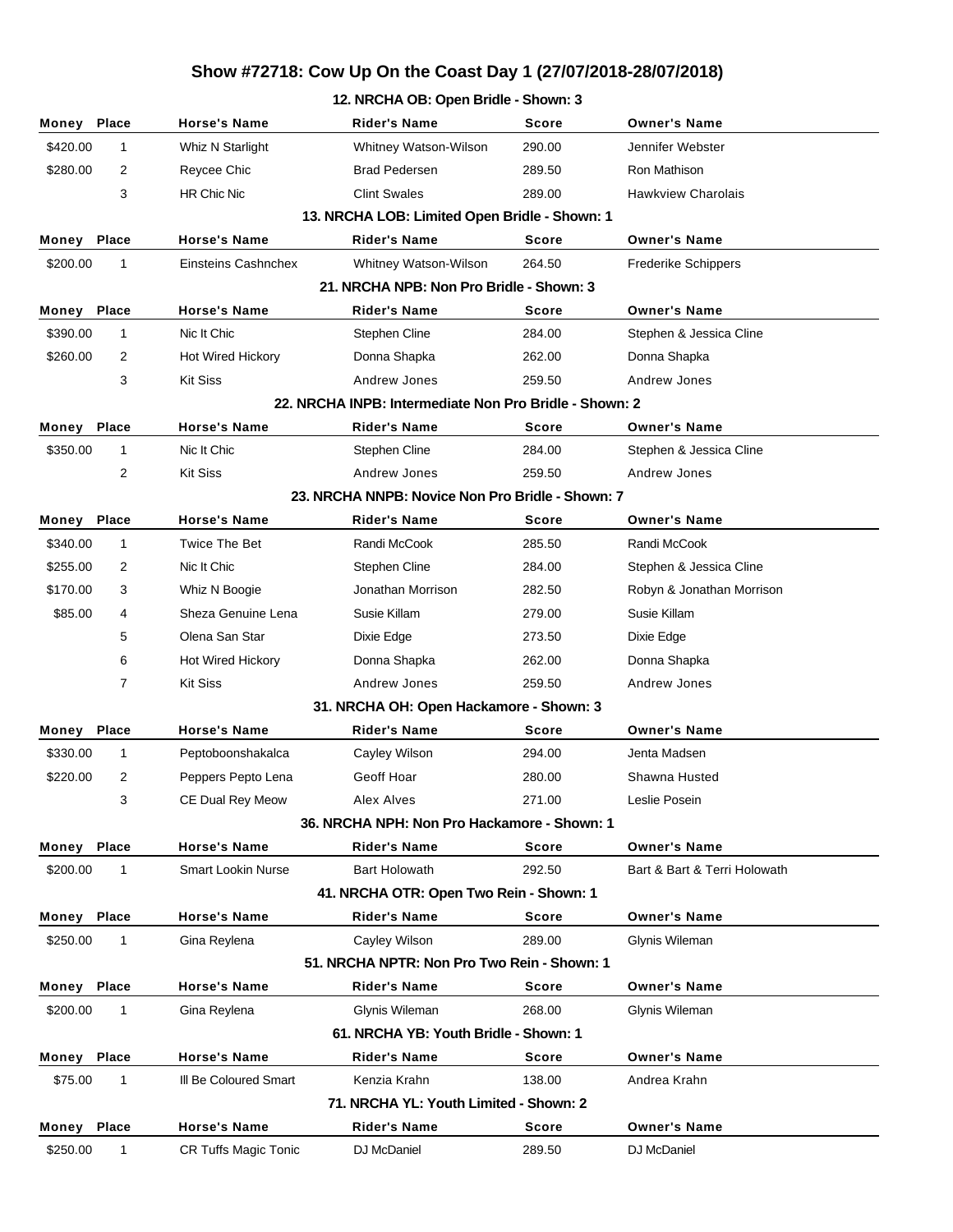|           | 2              | Sign Of Hail                | Jenna Bowman                              | 280.00                                                    | Jenna Bowman              |
|-----------|----------------|-----------------------------|-------------------------------------------|-----------------------------------------------------------|---------------------------|
|           |                |                             | 81. NRCHA NPL: Non Pro Limited - Shown: 3 |                                                           |                           |
| Money     | Place          | <b>Horse's Name</b>         | <b>Rider's Name</b>                       | <b>Score</b>                                              | <b>Owner's Name</b>       |
| \$330.00  | $\mathbf{1}$   | <b>CR Tuffs Magic Tonic</b> | DJ McDaniel                               | 285.50                                                    | DJ McDaniel               |
| \$220.00  | 2              | <b>Smart Like Solanos</b>   | Rod Honig                                 | 275.00                                                    | Rod Honig                 |
|           | 3              | Chicken Time                | <b>Heather McFarlane</b>                  | 262.00                                                    | <b>Heather McFarlane</b>  |
|           |                |                             |                                           | 82. NRCHA 5KNPL: 5K Non Pro Limited - Shown: 5            |                           |
| Money     | Place          | <b>Horse's Name</b>         | <b>Rider's Name</b>                       | <b>Score</b>                                              | <b>Owner's Name</b>       |
| \$300.00  | $\mathbf{1}$   | Way Too High                | Shelly Holt                               | 287.00                                                    | lan Hryhirchuk            |
| \$180.00  | 2              | CR Tuffs Magic Tonic        | DJ McDaniel                               | 285.50                                                    | DJ McDaniel               |
| \$120.00  | 3              | Jacs Lil Barbie Lena        | Sara Kalke                                | 280.50                                                    | Sara Kalke                |
|           | 4              | Gallo Del Norte             | Amy Brattebo                              | 278.00                                                    | Amy Brateboo              |
|           | 5              | Nugget                      | Andrea Krahn                              | 137.00                                                    | Kenzia Krahn              |
|           |                |                             |                                           | 91. NRCHA 1KNPL: 1K Non Pro Limited - Shown: 6            |                           |
| Money     | Place          | <b>Horse's Name</b>         | <b>Rider's Name</b>                       | <b>Score</b>                                              | <b>Owner's Name</b>       |
| \$350.00  | $\mathbf{1}$   | Sign Of Hail                | Jenna Bowman                              | 277.50                                                    | Jenna Bowman              |
| \$210.00  | 2              | Whiz N Boogie               | Robyn Morrison                            | 277.00                                                    | Robyn & Jonathan Morrison |
| \$140.00  | 3              | Gallo Del Norte             | Amy Brattebo                              | 274.50                                                    | Amy Brateboo              |
|           | 4              | <b>Cd Shiner</b>            | Colleen Penner                            | 142.00                                                    | Colleen Penner            |
|           | 5T             | YB Wright On Major          | Tara DeBoer                               | 140.50                                                    | Tara DeBoer               |
|           | 5T             | <b>SQH Thrift Shop</b>      | Julie Karlsen                             | 140.50                                                    | Julie Karlsen             |
|           |                |                             | 301. NRCHA OF: Open Futurity - Shown: 9   |                                                           |                           |
| Money     | Place          | <b>Horse's Name</b>         | <b>Rider's Name</b>                       | Score                                                     | <b>Owner's Name</b>       |
| \$6160.00 | $\mathbf{1}$   | One Stylish Oak             | Cayley Wilson                             | 440.00                                                    | Amy Brattebo              |
| \$4620.00 | 2              | Deluxe Starlit Night        | Dale Clearwater                           | 440.00                                                    | Mel Mabbott               |
| \$3080.00 | 3              | CR Wood She Bea A Star      | Cayley Wilson                             | 430.00                                                    | Cayley Wilson             |
| \$1540.00 | 4              | <b>BK Spark Of Genius</b>   | Seth Abrahamson                           | 423.00                                                    | Amos Abrahamson           |
|           | 5              | Cajun Cat                   | <b>Brad Pedersen</b>                      | 420.00                                                    | <b>Heather McLevin</b>    |
|           | 6              | Hickorys Indian Star        | <b>Rick Wiebe</b>                         | 419.00                                                    | Myron Wiebe               |
|           | 7              | <b>Betichis Yer Playboy</b> | <b>Clint Swales</b>                       | 412.00                                                    | Jackie Burns              |
|           | 8              | Cats Lil Hickie             | <b>Rick Wiebe</b>                         | 404.50                                                    | Sunrise Ranch             |
|           | 9              | Mr Twizzler                 | Reese Ostroski                            | 400.50                                                    | Geoff Stanbury            |
|           |                |                             |                                           | 302. NRCHA L1OF: Level 1 Limited Open Futurity - Shown: 4 |                           |
| Money     | Place          | <b>Horse's Name</b>         | <b>Rider's Name</b>                       | <b>Score</b>                                              | <b>Owner's Name</b>       |
| \$1200.00 | $\mathbf{1}$   | Hickorys Indian Star        | <b>Rick Wiebe</b>                         | 419.00                                                    | Myron Wiebe               |
| \$800.00  | $\overline{c}$ | Betichis Yer Playboy        | <b>Clint Swales</b>                       | 412.00                                                    | Jackie Burns              |
|           | 3              | Cats Lil Hickie             | <b>Rick Wiebe</b>                         | 404.50                                                    | Sunrise Ranch             |
|           | 4              | Mr Twizzler                 | Reese Ostroski                            | 400.50                                                    | Geoff Stanbury            |
|           |                |                             |                                           | 303. NRCHA NPF: Non Pro Futurity - Shown: 3               |                           |
| Money     | Place          | <b>Horse's Name</b>         | <b>Rider's Name</b>                       | <b>Score</b>                                              | <b>Owner's Name</b>       |
| \$2610.00 | $\mathbf{1}$   | Hes Reyl Hot                | <b>Mark Parsons</b>                       | 422.00                                                    | Mark Parsons              |
| \$1740.00 | 2              | RF Mister Boon              | <b>Clayton Hines</b>                      | 396.00                                                    | <b>Clayton Hines</b>      |
|           | 3              | Maximum San Master          | Steve Hoar                                | 385.00                                                    | Steve Hoar                |
|           |                |                             |                                           | 304. NRCHA AMTFUT: Amateur Futurity - Shown: 1            |                           |
| Money     | Place          | <b>Horse's Name</b>         | <b>Rider's Name</b>                       | Score                                                     | <b>Owner's Name</b>       |
| \$750.00  | $\mathbf{1}$   | Gotta Shotgun Rider         | Haley Rutherford                          | 425.50                                                    | Haley Rutherford          |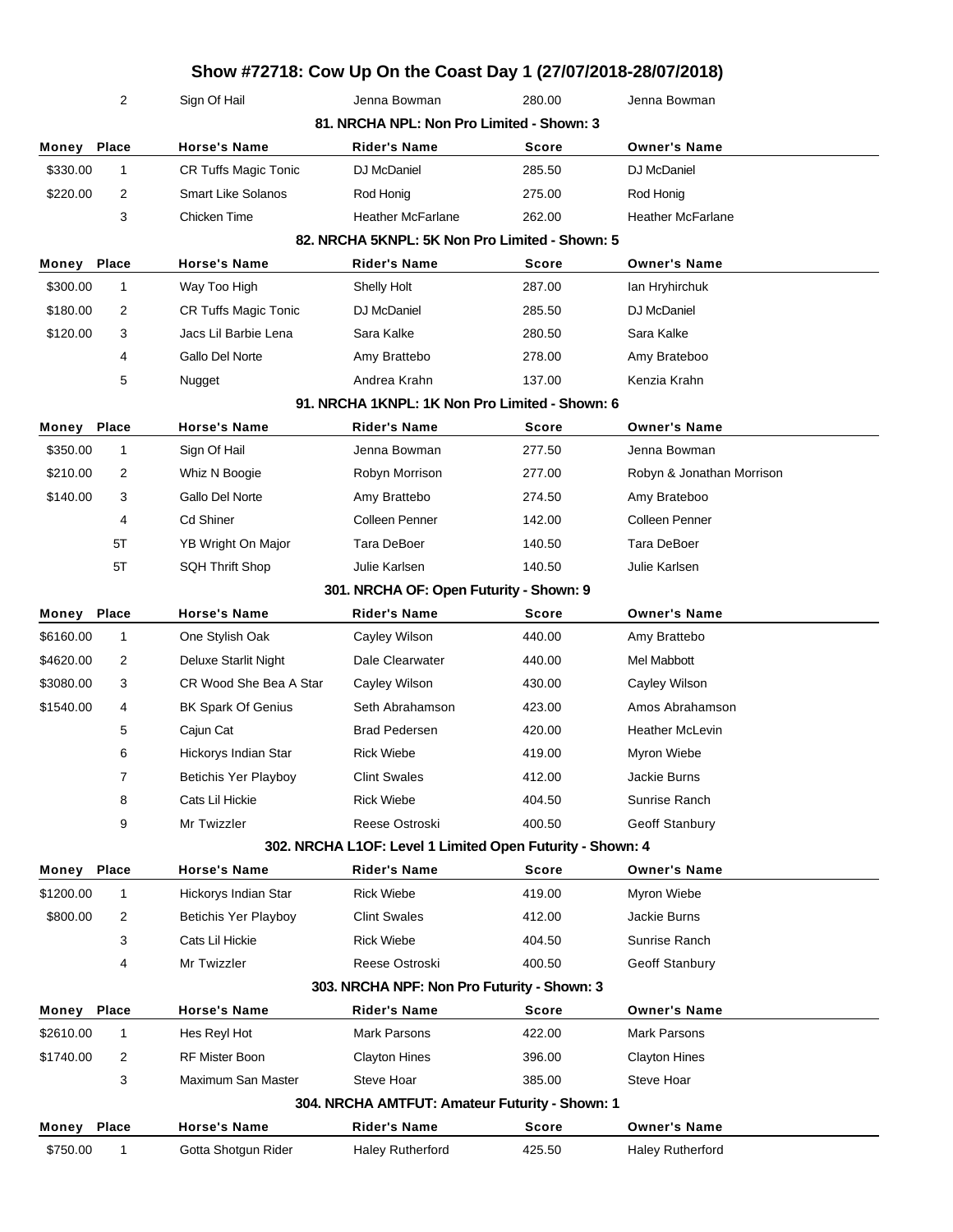### **305. NRCHA LTDFUT: Non Pro Limited Futurity - Shown: 1**

| Money                                        | <b>Place</b>                                           | <b>Horse's Name</b>       | <b>Rider's Name</b>                                 | <b>Score</b> | <b>Owner's Name</b>          |  |  |  |
|----------------------------------------------|--------------------------------------------------------|---------------------------|-----------------------------------------------------|--------------|------------------------------|--|--|--|
| \$700.00                                     | 1                                                      | Dual Ichi                 | Filewich, Kaila                                     | 397.00       | Filewich, Kaila              |  |  |  |
| 401. NRCHA OD: Open Derby - Shown: 6         |                                                        |                           |                                                     |              |                              |  |  |  |
| Money                                        | Place                                                  | <b>Horse's Name</b>       | <b>Rider's Name</b>                                 | <b>Score</b> | <b>Owner's Name</b>          |  |  |  |
| \$4000.00                                    | $\mathbf{1}$                                           | Reygiddy Ann              | Dale Clearwater                                     | 436.00       | <b>Brad Blackmore</b>        |  |  |  |
| \$2400.00                                    | 2                                                      | Peptoboonshakalca         | Cayley Wilson                                       | 434.50       | Jenta Madsen                 |  |  |  |
| \$1600.00                                    | 3                                                      | Peppers Pepto Lena        | Geoff Hoar                                          | 430.50       | Shawna Husted                |  |  |  |
|                                              | 4                                                      | <b>WR Hotshot</b>         | Cayley Wilson                                       | 426.50       | Anne Albert                  |  |  |  |
|                                              | 5                                                      | Hollys Lil Cat            | Dale Clearwater                                     | 423.50       | Roger Willis                 |  |  |  |
|                                              | 6                                                      | Chics Gunna Be Smart      | Seth Abrahamson                                     | 416.50       | Seth Abrahamson              |  |  |  |
|                                              | 402. NRCHA L1OD: Level 1 Limited Open Derby - Shown: 6 |                           |                                                     |              |                              |  |  |  |
| Money                                        | Place                                                  | <b>Horse's Name</b>       | <b>Rider's Name</b>                                 | Score        | <b>Owner's Name</b>          |  |  |  |
| \$1000.00                                    | $\mathbf{1}$                                           | Shesa Quick Cat           | Kendall Page                                        | 414.50       | Kathryn Dolphin              |  |  |  |
| \$600.00                                     | 2                                                      | CE Dual Rey Meow          | Alex Alves                                          | 412.50       | Leslie Posein                |  |  |  |
| \$400.00                                     | 3                                                      | <b>Smart Blu Starlite</b> | Whitney Watson-Wilson                               | 405.00       | Whitney Watson-Wilson        |  |  |  |
|                                              | 4                                                      | Kit Kat Safari            | laian Durrell                                       | 392.50       | laian Durrell                |  |  |  |
|                                              | 5                                                      | SJR Halo Cat              | Dezeray Williamson                                  | 391.00       | Linda Olson                  |  |  |  |
|                                              | 6                                                      | Reyn Spot                 | Dezeray Williamson                                  | 280.00       | Sheri Williamson             |  |  |  |
|                                              |                                                        |                           | 403. NRCHA NPDERB: Non Pro Derby - Shown: 5         |              |                              |  |  |  |
| Money                                        | Place                                                  | <b>Horse's Name</b>       | <b>Rider's Name</b>                                 | <b>Score</b> | <b>Owner's Name</b>          |  |  |  |
| \$1875.00                                    | $\mathbf{1}$                                           | <b>Smart Lookin Nurse</b> | <b>Bart Holowath</b>                                | 445.50       | Bart & Bart & Terri Holowath |  |  |  |
| \$1125.00                                    | 2                                                      | Mama Let Him Play         | <b>Mark Parsons</b>                                 | 432.50       | Mark Parsons                 |  |  |  |
| \$375.00                                     | 3T                                                     | What Ya Gonna Do          | Jim Dobler                                          | 418.50       | Jim Dobler                   |  |  |  |
| \$375.00                                     | 3T                                                     | A More Rey                | <b>Mark Parsons</b>                                 | 418.50       | Mark Parsons                 |  |  |  |
|                                              | 5                                                      | Northern Guns             | Clayton Hines                                       | 394.50       | <b>Clayton Hines</b>         |  |  |  |
|                                              |                                                        |                           | 404. NRCHA AMTDER: Amateur Derby - Shown: 3         |              |                              |  |  |  |
| Money                                        | Place                                                  | <b>Horse's Name</b>       | <b>Rider's Name</b>                                 | Score        | <b>Owner's Name</b>          |  |  |  |
| \$750.00                                     | $\mathbf{1}$                                           | BK Rey C Lights           | Layla Penner                                        | 410.00       | Layla Penner                 |  |  |  |
| \$500.00                                     | 2                                                      | Chics Made Me Do It       | Laura MacMillan                                     | 401.50       | Laura MacMillan              |  |  |  |
|                                              | 3                                                      | <b>Talkin Prize Money</b> | lan Hryhirchuk                                      | 396.50       | lan Hryhirchuk               |  |  |  |
|                                              |                                                        |                           | 405. NRCHA LTDDER: Non Pro Limited Derby - Shown: 5 |              |                              |  |  |  |
| Money                                        | <b>Place</b>                                           | <b>Horse's Name</b>       | <b>Rider's Name</b>                                 | <b>Score</b> | <b>Owner's Name</b>          |  |  |  |
| \$750.00                                     | $\mathbf{1}$                                           | Smokum If You Gottum      | <b>Heather McLevin</b>                              | 420.00       | Jim Dobler                   |  |  |  |
| \$450.00                                     | 2                                                      | Nugget                    | Kenzia Krahn                                        | 408.50       | Kenzia Krahn                 |  |  |  |
| \$300.00                                     | 3                                                      | <b>WR Hotshot</b>         | Anne Albert                                         | 289.00       | Anne Albert                  |  |  |  |
|                                              | 4                                                      | <b>SQH Thrift Shop</b>    | Julie Karlsen                                       | 282.50       | Julie Karlsen                |  |  |  |
|                                              | 5                                                      | Gold One Time             | Madelyn Gosselin                                    | 268.00       | Madelyn Gosselin             |  |  |  |
|                                              | 496. NRCHA 5KNHD: 5K Novice Horse Derby - Shown: 1     |                           |                                                     |              |                              |  |  |  |
| Money                                        | Place                                                  | <b>Horse's Name</b>       | <b>Rider's Name</b>                                 | <b>Score</b> | <b>Owner's Name</b>          |  |  |  |
| \$800.00                                     | $\mathbf 1$                                            | Shesa Quick Cat           | Kendall Page                                        | 414.50       | Kathryn Dolphin              |  |  |  |
| 998. CCRCHA RHF: Ranch Hand Fence - Shown: 4 |                                                        |                           |                                                     |              |                              |  |  |  |
| Money                                        | <b>Place</b>                                           | <b>Horse's Name</b>       | <b>Rider's Name</b>                                 | <b>Score</b> | <b>Owner's Name</b>          |  |  |  |
|                                              | $\mathbf{1}$                                           | <b>Cowledge Education</b> | Katherine Kowalik                                   | 271.00       | Katherine Kowalik            |  |  |  |
|                                              | 2                                                      | <b>Smart Like Solanos</b> | Rod Honig                                           | 266.50       | Rod Honig                    |  |  |  |
|                                              | 3                                                      | She Gets That Way         | Stephanie Todd                                      | 255.50       | Stephanie Todd               |  |  |  |